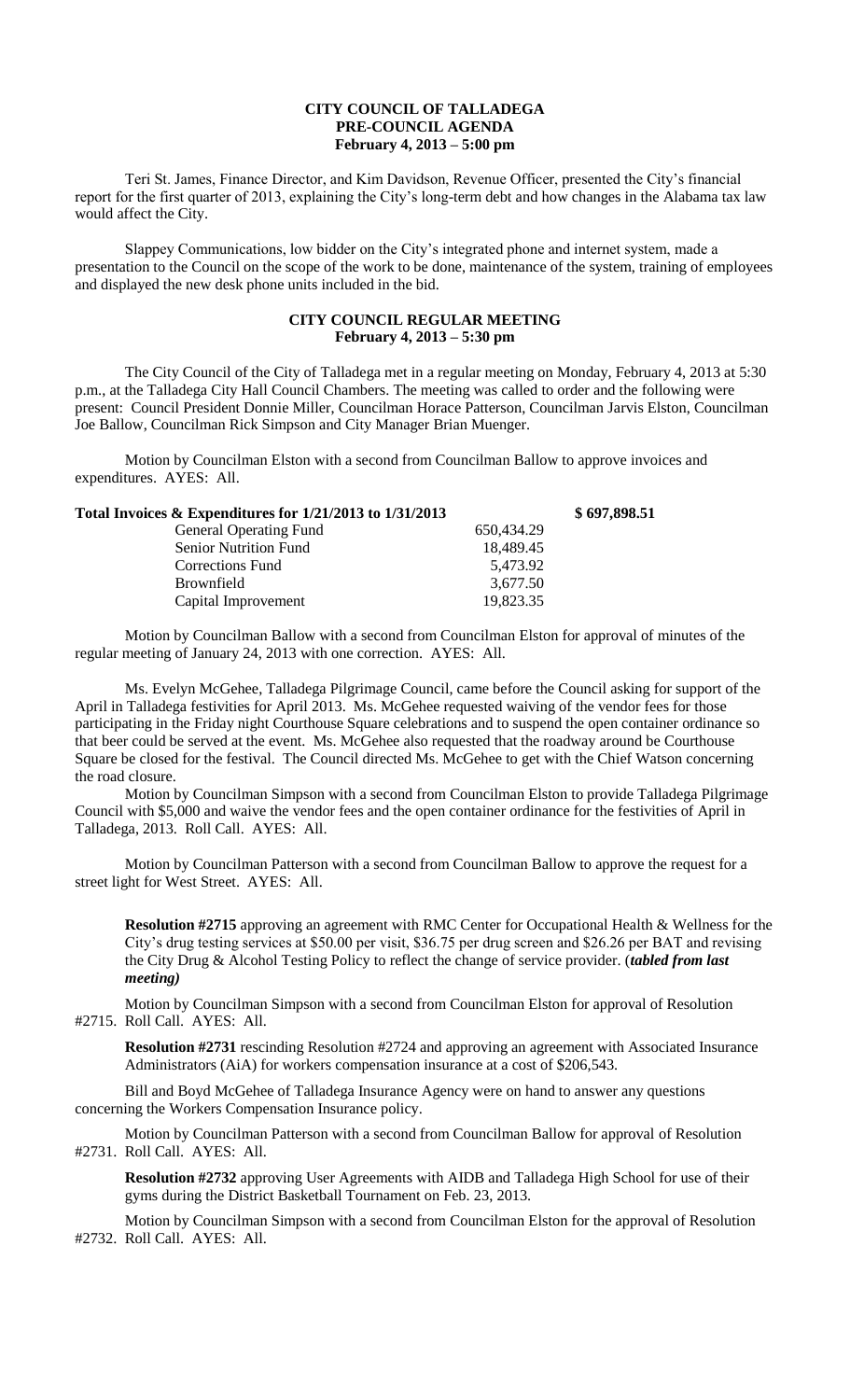**Resolution #2733** approving a contract with CDG Engineers of Albertville, Alabama for design and site inspection for the CDBG Frazier Farms Drainage Facilities Improvement at a total cost of \$45,350.00.

Motion by Councilman Patterson with a second from Councilman Ballow for the approval of Resolution #2733. Roll Call. AYES: All.

Motion by Councilman Elston with a second from Councilman Patterson to approve the amended agenda that included the addition of Resolution #2735 and the City Manager's evaluation score. AYES: All.

**Resolution #2734** approving a phone system and network services equipment lease and three year maintenance contract with Slappey Communications for a total cost of \$130,416.69.

**Resolution #2735** approving a contract with Slappey Communications for phone services (network services) for City Hall, Water Dept., Spring Street Rec. Center, Water Service Center, Public Works Building, and Fire Station 2 at a monthly cost of \$7,794.36 plus a one-time installation fee of \$1,983.00.

Motion by Councilman Elston with a second from Councilman Simpson for the approval of Resolutions #2734 and #2735. Roll Call. AYES: All.

Motion by Councilman Simpson with a second by Councilman Ballow to approve invoices and expenditures for the Water Department. AYES: All.

|                         | Water Department Expenditures for 1/24/2013 to 1/31/2013 | \$256,946.82 |
|-------------------------|----------------------------------------------------------|--------------|
| <b>O</b> perations Fund | 256,946.82                                               |              |

Chuck Thomerson, Director of Water and Environmental Services Department, presented an update on the Forest Hills Plan of Action. Mr. Thomerson stated that the project was mostly finished except for some cosmetic issues that needed to be addressed. There would be some needed flushing of the system but that door hangers would be distributed to alert the residents. Once the project was complete, Mr. Thomerson stated he would again talk and interview all clients.

Ms. Karen Phillips informed the Council that ALDOT would not be able to address any additional signage on the bypass until they took custody of the roadway from the contractor. No date was given as to when ALDOT would have custody of the roadway. There was some discussion as to the delivery trucks from Precision Strip being properly advised on the new route or road configuration.

Council President Miller stated that the City Manager's evaluation had been completed and that City Manager Brian Muenger had scored 149 out of a possible 150 points. Council President Miller further stated that for the last 4.5 years Brian Muenger had been a pleasure to work with and that he felt the administration had done so much more in the last four years because of his leadership. Councilman Patterson agreed stating that the City was fortunate to have Mr. Muenger's education, commitment and loyalty and that he was proud to have him as our manager. Councilman Elston stated that his questions were always answered and that Brian Muenger had definitely helped him do his job as Councilman. Councilman Simpson stated that they may not always have agreed on everything, but they were always able to work things out in the middle. Councilman Ballow echoed that sentiment. Brian Muenger thanked the Council for their kind words and stated that he looks forward to coming to work every day.

City Manager Muenger announced that the three bridges the City had applied to ALDOT for ATRIP funding (Isbell, West and Coosa) had all been approved for a total of \$842,000.

Councilman Simpson asked that the City Manager get with Sally Flowers, County Revenue Commissioner, concerning relief for property owners who owed back taxes due to the coding mistake that had their property listed as in the county instead of within the city.

Motion for Adjournment from Councilman Simpson.